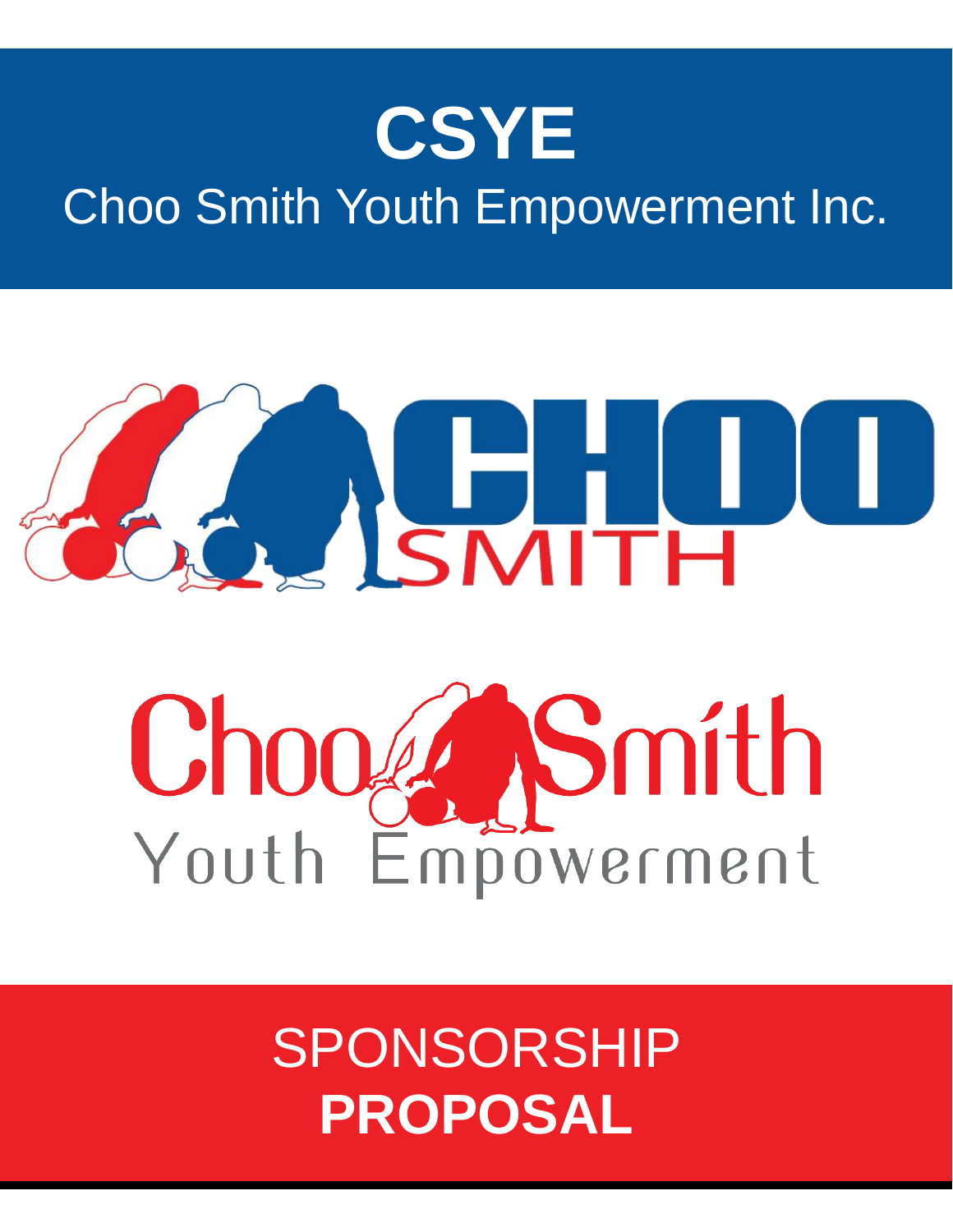## CEO **MESSAGE**



## **I am Charles "Choo" Smith, Jr.**

I am a former member of the World Famous Harlem Globetrotters and founder of Choo Smith Youth Empowerment. Thank you for considering being a sponsor for our youth programs.

HARLEN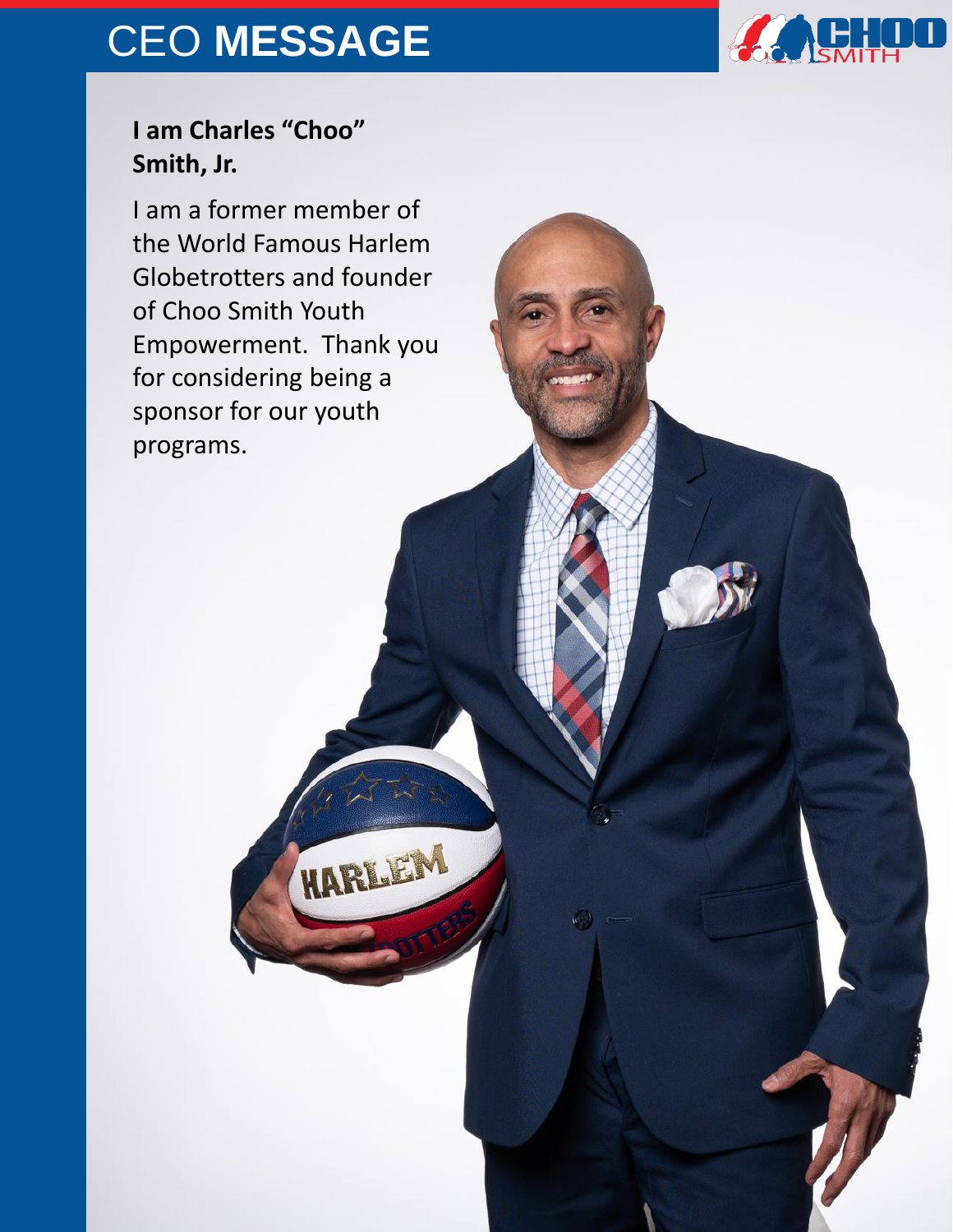## **ABOUT CSYE**



Choo Smith Youth Empowerment Inc. more commonly known as CSYE is a 501c3 tax-exempt not-for-profit mentoring organization whose goal is to increase the opportunity for the success of youth in Baltimore, Maryland. CSYE is dedicated to providing services and programs which focus on the personal development of youth. We motivate, inspire and expose their great minds.

## **THE MISSION**

The mission of to developing and implementing programming that facilitates positive growth in the lives of the youth we serve, as well as their families and the community. At Choo Smith Youth Empowerment, we will only be satisfied when all youths we train and mentor reach their fullest potential and become leaders of tomorrow.

## **THE VISION**

- Establish a strong network of support with local and regional school systems.
- Launch a series of fundraising activities that will successfully fund the expanding program.
- Establish a strong business relationship with the Greater Baltimore Committee.
- Establish an effective training program for mentors and coaches that will increase their ability to be successful.
- Establish an effective monitoring system to protect the youth as well as coaches and mentors.

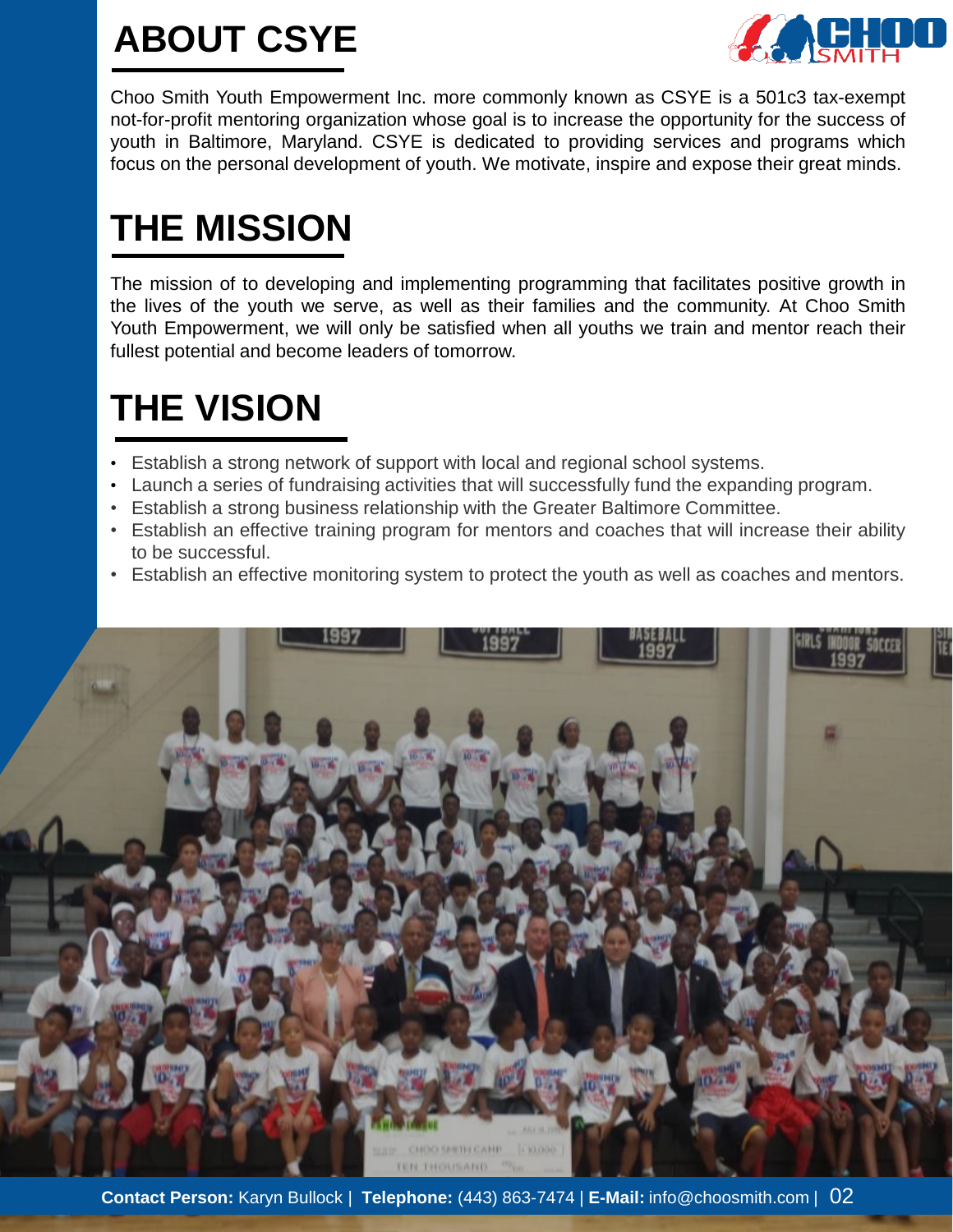# **OUR MEDIA**

## @choosmith

**3200+ Followers & Growing** Everywhere

## 600+ Likes & **Growing!**

## **SOCIAL MEDIA:**

Social Media is a common medium to reach the desired target market. Our Facebook, Instagram and Website engage with users who use your brands – one way or other. By sponsoring us, you will reach your potential market through our social media reach. With this, you will increase exposure of your brand to your potential customers; lower your marketing cost; bring traffic to your business; and much more!



@choosmithyouthem powerment



www.chooyouth.org

## **THE OPPORTUNITY**

By sponsoring us, your companies name and its products will be shared throughout our Social Media platform. Communication through our channels will provide visibility to your business which will help your business gain maximum market exposure. Social Media Marketing, word-of-mouth, on-site marketing and promotion through media wall will be instrumental in marketing your business. Thus, sponsoring is not only cost effective but it will yield a better return on your investment, while partnering with us to build healthy, safe and economically empowered future generation.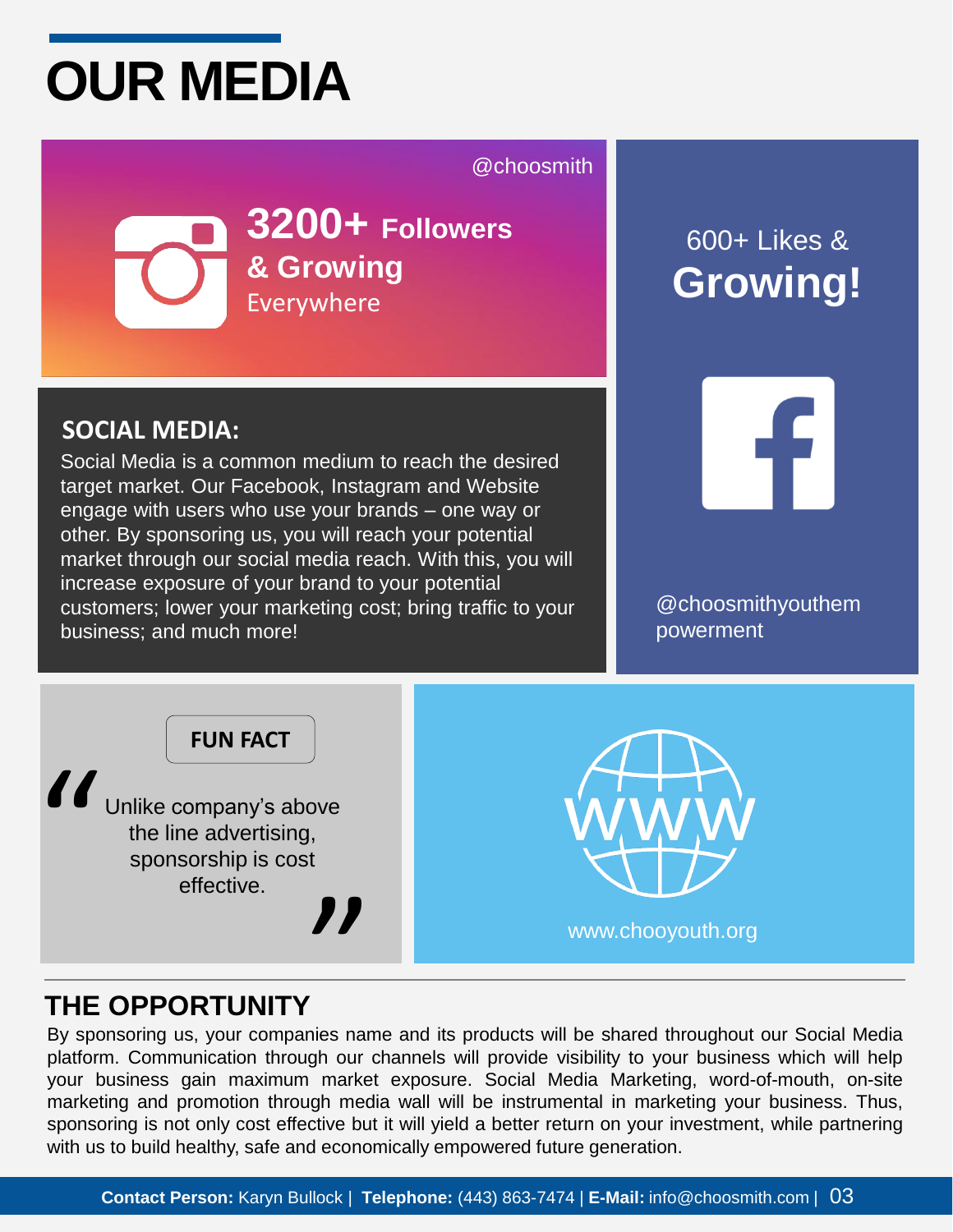# **OPPORTUNITY FOR SPONSORS**

| <b>Sales</b><br><b>Promotion</b>        | By sponsoring us, you will have an opportunity to reach a<br>concentrated audience of your target market. In front of<br>those audience, you can have the opportunity to market<br>your brand through us.  |
|-----------------------------------------|------------------------------------------------------------------------------------------------------------------------------------------------------------------------------------------------------------|
| <b>Media</b><br><b>Channels</b>         | By sponsoring us, you will get a chance to use the media<br>channels of our LLC this way you can reach to a much<br>bigger untapped market through our media channels.                                     |
| <b>Social Media</b><br><b>Promotion</b> | All sponsors' logos will be placed and linked to the<br>homepage of our social media, we will promote your<br>logos on our social media which will help you reach<br>thousands of people who will join us. |
| <b>Website</b><br><b>Promotions</b>     | By sponsoring us you can get a chance to expose your<br>logos/brands on our website and you can target the<br>audience who visit our website frequently.                                                   |
| <b>Promotions</b>                       | Sponsorship benefits such as promotion through our                                                                                                                                                         |

**Promotional Items**

Sponsorship benefits such as promotion through our future matches and logo on our promotional materials will help your company drive traffic to your company.

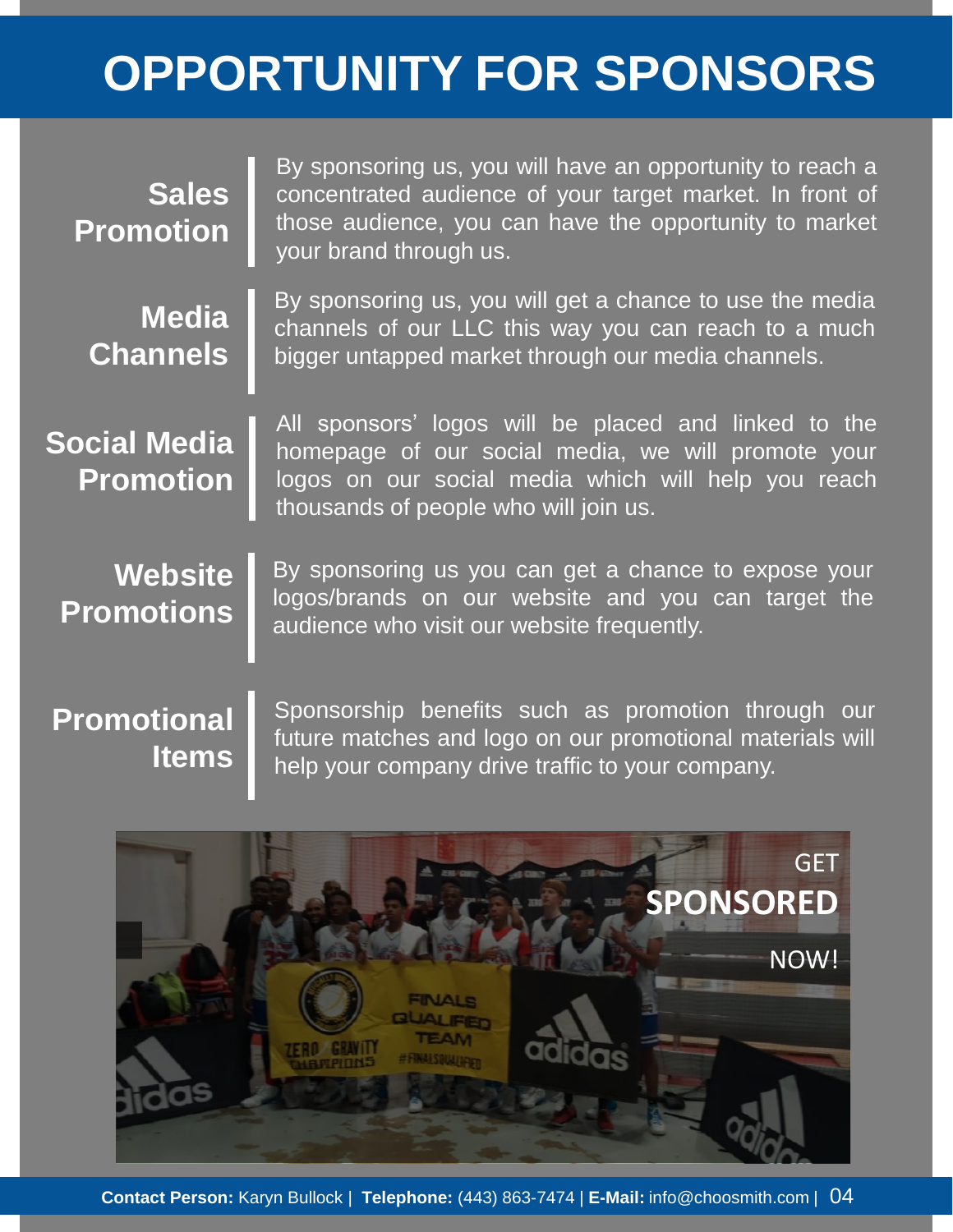# IN-KIND **SPONSORSHIP**

We are also open to **IN-KIND SPONSORSHIP**. Our goal is to keep long lasting bonds and relationships with all of our partners, while simultaneously creating a standard of trust for all stakeholders.

**NOTE**

All In-Kind Sponsor companies level is subject to discussion with the company and the beneficiary.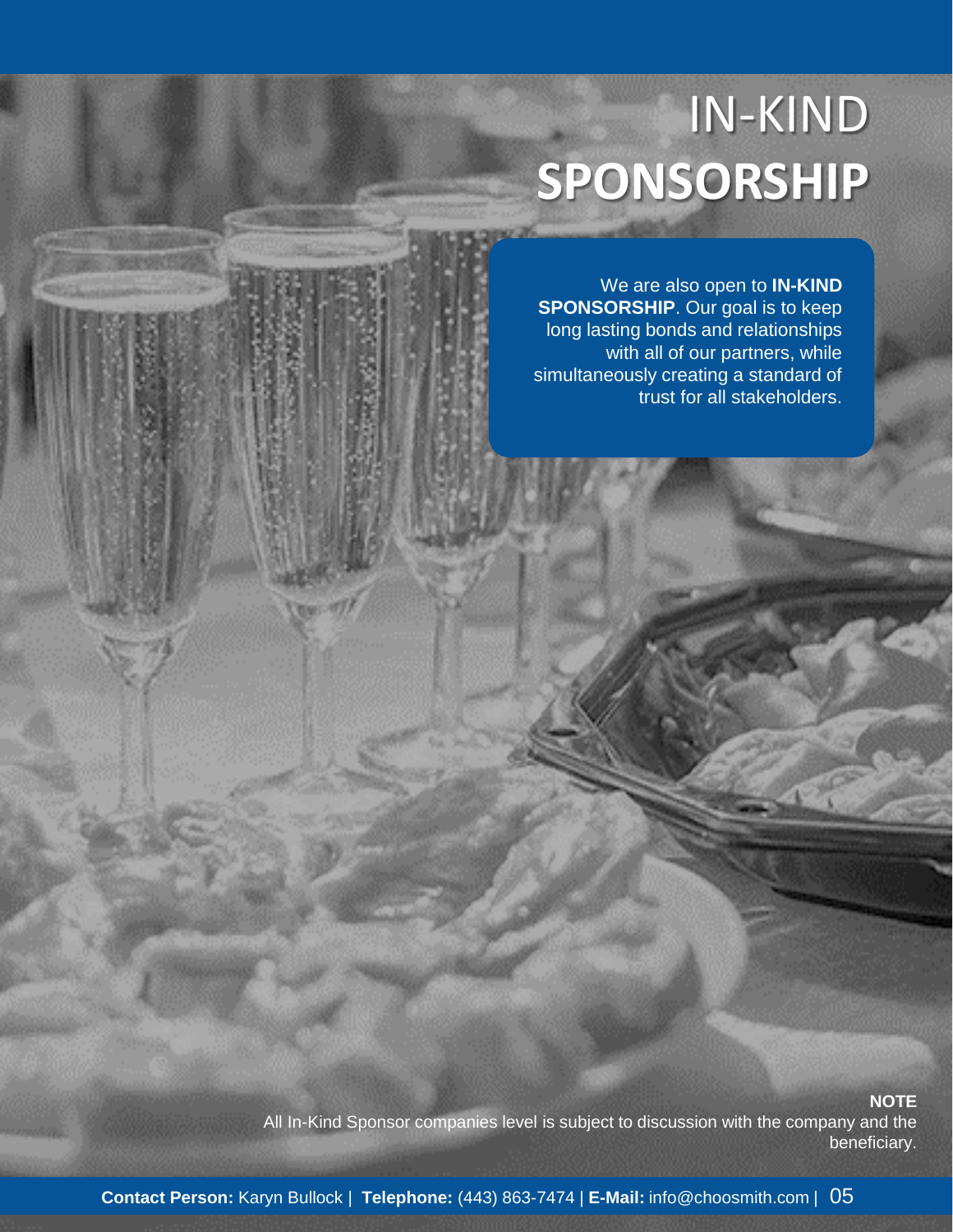# **THE PACKAGES**

## **Platinum Gold Silver Bronze**

By being a "Gold Sponsor", you will be entitled to the following benefits:

2. Company logo or

coverage. 3. Company logo with hyperlink to your company's website or Individual name on

website

Featured Logo on website as Gold Level Sponsor

Individual name on all CSYE promotions and mentions in all media

4. Access of our database of parents, friends and partners (Only those people and organizations

permission to share their

6. Reception introducing the new partnership to our network of parents, friends and business partners and sponsors 7. Word of Mouth Promotion 8. Framed Appreciation Certificate from our organization

that have given

information) 5. Corporate name in our new facility (Choo Smith Preparatory Academy-

2018)

#### By being a "Silver" Category Sponsor, you will be entitled to the following benefits:

- 1. Featured Logo on website as Silver Level Sponsor
- 2. Company logo or Individual name on all CSYE promotions and mentions in all media coverage
- 3. Company logo with hyperlink to your company's website or Individual name on website
- 4. Limited access of our database of parents, friends and partners (Only those people and organizations that have given permission to share their information
- 5. Word of Mouth Promotion
- 6. Framed Appreciation Certificate from our organization

#### By being a "Bronze" Category Sponsor, you will be entitled to the following benefits:

- 1. Featured Logo on website as Bronze Level Sponsor
- 2. Logo on event flyer
- 3. Promotion on social media
- 4. Word of Mouth Promotion
- 5. Framed Appreciation Certificate from our organization
- By being a "Platinum" Sponsor, you will be entitled to the following benefits:
- 1. Featured Logo on website as Platinum Level Sponsor
- 2. Company logo or Individual name on all CSYE promotions and mentions in all media coverage
- 3. Company logo with hyperlink to your company's website or Individual name on website
- 4. Access of our database of parents, friends and partners (Only those people and organizations that have given permission to share their information)
- 5. Corporate name in our new facility (Choo Smith Preparatory Academy-2018)
- 6. Reception introducing the new partnership to our network of parents, friends and business partners and sponsors
- 7. Classroom dedicated in the name of the company
- 8. Backdrop with Choo Smith Logo and your company
- 9. Choo will make appearances at your business when needed for one year
- 10. Media exposure when Choo is featured in print



**\$ 100,000 \$ 50,000 \$ 25,000 \$ 10,000**

#### **NOTE:**

We are also open to any other type of sponsorship; product or in-kind. Our goal is to keep long lasting bonds and relationships with all of our partners, while simultaneously creating a standard of trust for all stakeholders.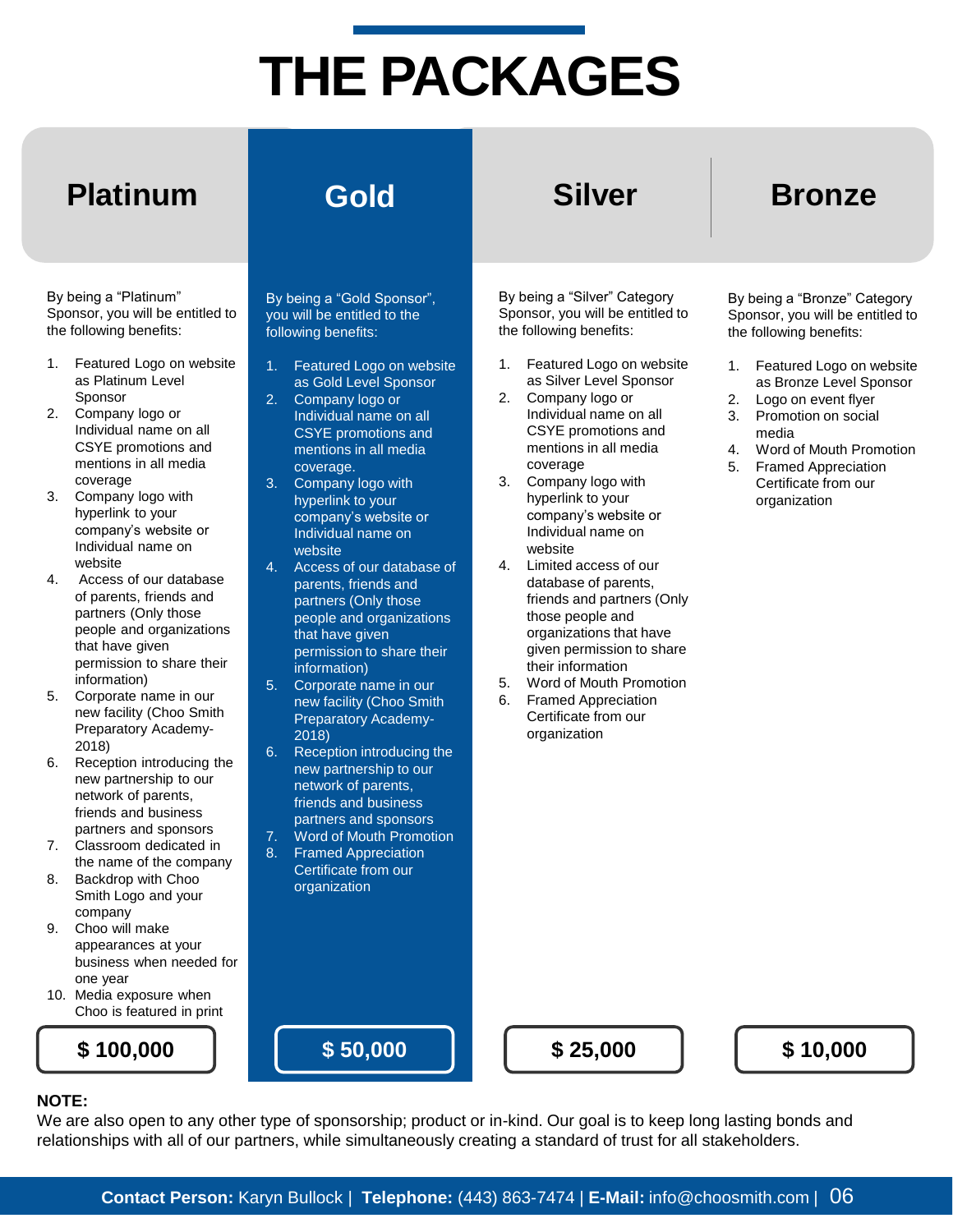## **CONTRACT FORM**

| We would like to become sponsor of Choo Smith Youth Empowerment Inc (CSYE): |  |  |  |
|-----------------------------------------------------------------------------|--|--|--|
|-----------------------------------------------------------------------------|--|--|--|

| <b>PLATINUM SPONSOR</b> | \$100,000 |
|-------------------------|-----------|
| <b>GOLD SPONSOR</b>     | \$50,000  |
| <b>SILVER SPONSOR</b>   | \$25,000  |
| <b>BRONZE SPONSOR</b>   | \$10,000  |
| <b>IN-KIND SPONSOR</b>  |           |
|                         |           |

### **GENERAL TERMS AND CONDITIONS**

All Sponsorship Agreements are subject to approval and acceptance from Choo Smith Youth Empowerment Inc. (CSYE) and its team (herein referred to as the Publisher). Acceptance of the Sponsorship Agreement shall constitute an agreement to provide advertising space as described in the Agreement. The undersigned, by signing the Sponsorship Agreement, acknowledges that he/she has read and understood all of the terms contained herein. The Agreement is subject to all such terms which are expressly made a part of this Agreement.

--------------------------------------------------------------------------------------------------------------------------------------------------

Cancellations or changes in the Sponsorship Agreement are accepted only in writing to the Publisher, and must be received on or before the Sponsorship Closing Date for the applicable issue.

The Publisher will schedule, run, and invoice all contracts in possession on the advertising closing date of a scheduled issue. THE ADVERTISER/SPONSOR IS RESPONSIBLE FOR PROVIDING ARTWORK TO THE PUBLISHER. Advertisers/Sponsors are responsible for the submission of the advertising copy and materials by material deadlines. Payment is due and payable within 02-14 days of receipt of invoice.

|                               | Accepted this | Day of | , 20                       |  |
|-------------------------------|---------------|--------|----------------------------|--|
| <b>SPONSOR</b>                |               |        | <b>CSYE</b>                |  |
| <b>Authorized Person Name</b> |               |        | <b>Representative Name</b> |  |
| Authorized Person Signature   |               |        | Representative Signature   |  |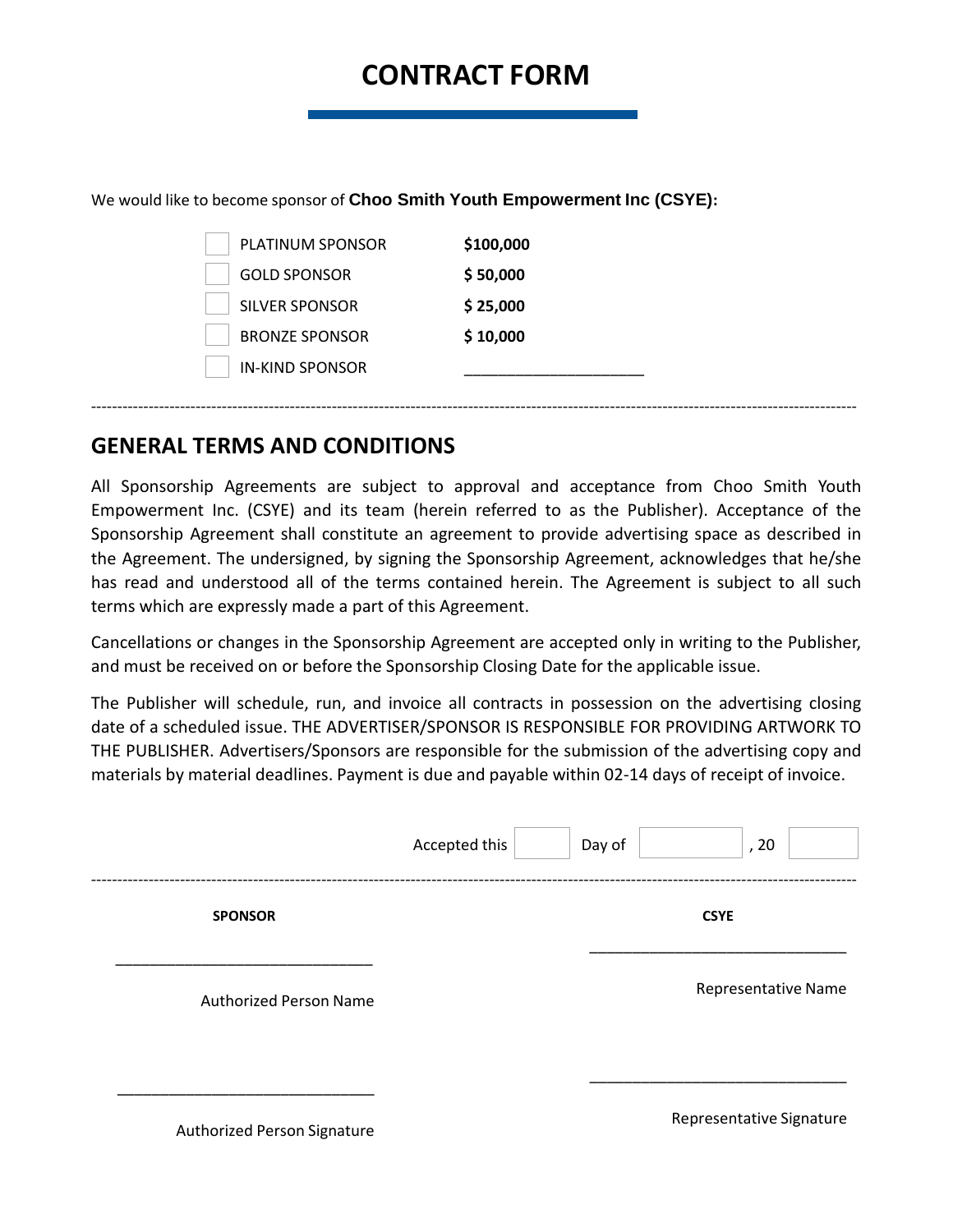## **CONTRACT FORM (COPY)**

#### We would like to become sponsor of **Choo Smith Youth Empowerment Inc (CSYE):**

| <b>PLATINUM SPONSOR</b> | \$100,000 |
|-------------------------|-----------|
| <b>GOLD SPONSOR</b>     | \$50,000  |
| <b>SILVER SPONSOR</b>   | \$25,000  |
| <b>BRONZE SPONSOR</b>   | \$10,000  |
| <b>IN-KIND SPONSOR</b>  |           |
|                         |           |

### **GENERAL TERMS AND CONDITIONS**

All Sponsorship Agreements are subject to approval and acceptance from Choo Smith Youth Empowerment Inc. (CSYE) and its team (herein referred to as the Publisher). Acceptance of the Sponsorship Agreement shall constitute an agreement to provide advertising space as described in the Agreement. The undersigned, by signing the Sponsorship Agreement, acknowledges that he/she has read and understood all of the terms contained herein. The Agreement is subject to all such terms which are expressly made a part of this Agreement.

--------------------------------------------------------------------------------------------------------------------------------------------------

Cancellations or changes in the Sponsorship Agreement are accepted only in writing to the Publisher, and must be received on or before the Sponsorship Closing Date for the applicable issue.

The Publisher will schedule, run, and invoice all contracts in possession on the advertising closing date of a scheduled issue. THE ADVERTISER/SPONSOR IS RESPONSIBLE FOR PROVIDING ARTWORK TO THE PUBLISHER. Advertisers/Sponsors are responsible for the submission of the advertising copy and materials by material deadlines. Payment is due and payable within 02-14 days of receipt of invoice.

|                               | Accepted this | Day of | , 20                       |  |
|-------------------------------|---------------|--------|----------------------------|--|
| <b>SPONSOR</b>                |               |        | <b>CSYE</b>                |  |
| <b>Authorized Person Name</b> |               |        | <b>Representative Name</b> |  |
| Authorized Person Signature   |               |        | Representative Signature   |  |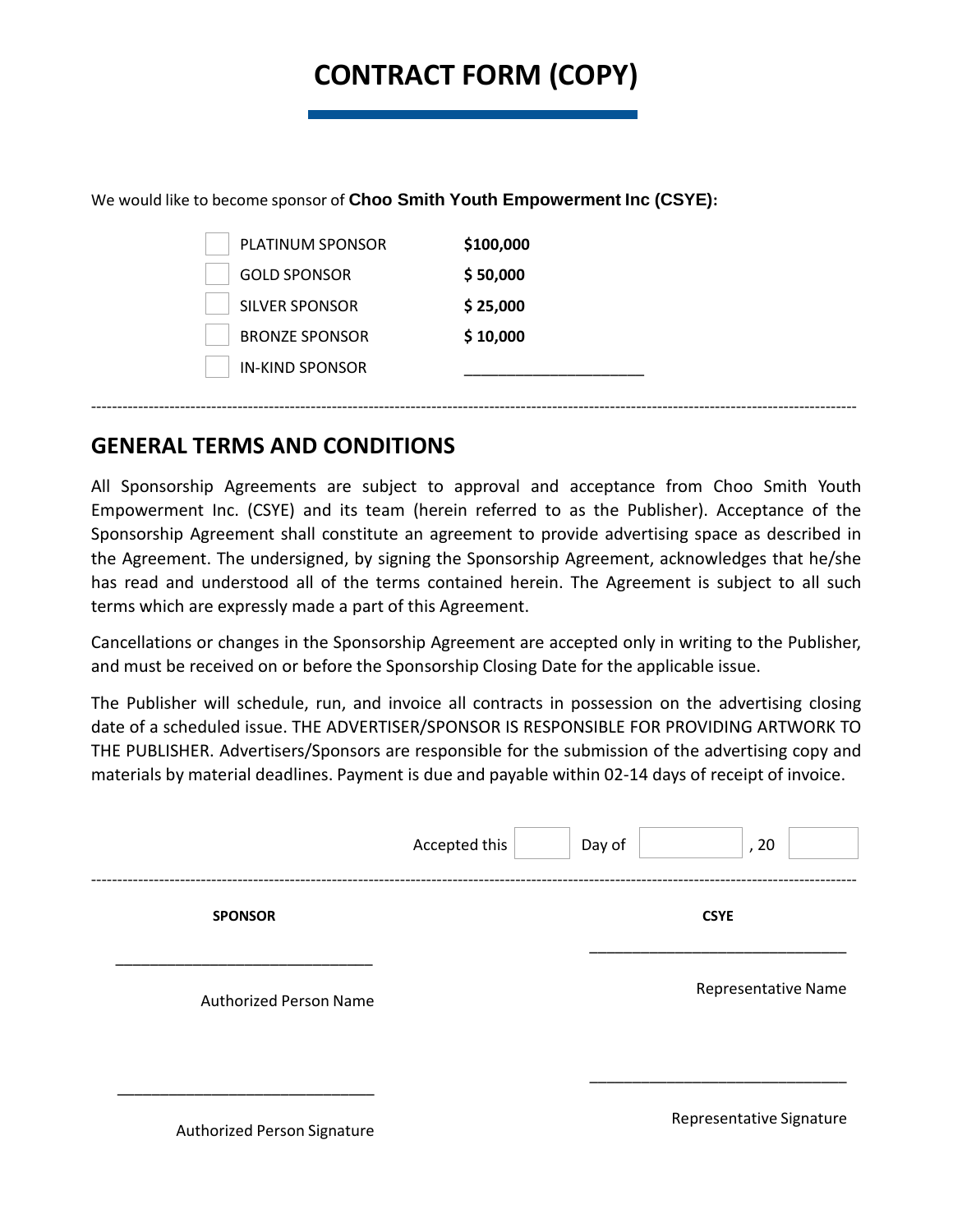## **PAYMENT INFORMATION**

## **Contact Information:**

| <b>Full Name:</b><br><u> 1980 - Johann Stoff, fransk politik (d. 1980)</u> | Phone:                                                                                                                                                                                                                                                                                                                                                                                                                     |                             |
|----------------------------------------------------------------------------|----------------------------------------------------------------------------------------------------------------------------------------------------------------------------------------------------------------------------------------------------------------------------------------------------------------------------------------------------------------------------------------------------------------------------|-----------------------------|
| Company:                                                                   | Fax:                                                                                                                                                                                                                                                                                                                                                                                                                       |                             |
|                                                                            |                                                                                                                                                                                                                                                                                                                                                                                                                            |                             |
| City:                                                                      | State: $\frac{1}{\sqrt{1-\frac{1}{\sqrt{1-\frac{1}{\sqrt{1-\frac{1}{\sqrt{1-\frac{1}{\sqrt{1-\frac{1}{\sqrt{1-\frac{1}{\sqrt{1-\frac{1}{\sqrt{1-\frac{1}{\sqrt{1-\frac{1}{\sqrt{1-\frac{1}{\sqrt{1-\frac{1}{\sqrt{1-\frac{1}{\sqrt{1-\frac{1}{\sqrt{1-\frac{1}{\sqrt{1-\frac{1}{\sqrt{1-\frac{1}{\sqrt{1-\frac{1}{\sqrt{1-\frac{1}{\sqrt{1-\frac{1}{\sqrt{1-\frac{1}{\sqrt{1-\frac{1}{\sqrt{1-\frac{1}{\sqrt{1-\frac{1}{\$ | Zip: $\qquad \qquad \qquad$ |
| Email:                                                                     |                                                                                                                                                                                                                                                                                                                                                                                                                            |                             |
| Website:                                                                   |                                                                                                                                                                                                                                                                                                                                                                                                                            |                             |

| PAYMENT (circle one):                                    | <b>Credit Card</b>   | Check |  |
|----------------------------------------------------------|----------------------|-------|--|
| Total Payment \$                                         |                      |       |  |
|                                                          |                      |       |  |
| If using a credit card, fill in credit card number above |                      |       |  |
|                                                          |                      |       |  |
| Expires: (MM/YY)                                         | <b>Security Code</b> |       |  |

 $\overline{\phantom{a}}$  , and the contract of the contract of the contract of the contract of the contract of the contract of the contract of the contract of the contract of the contract of the contract of the contract of the contrac